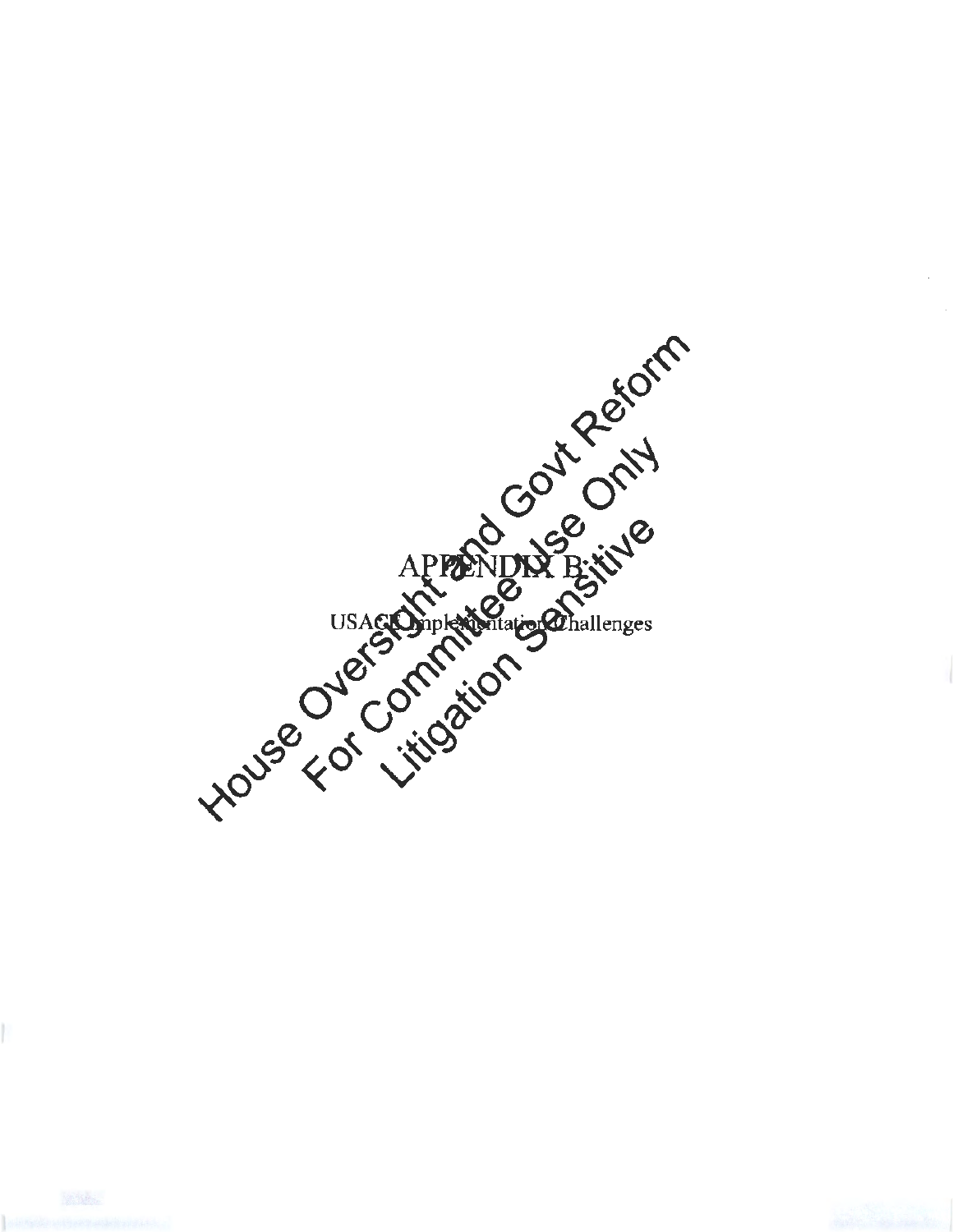## CWA "Waters of the U.S." Implementation Concerns **HOUSACE**

24 April

## **Overarching Concerns:**

- 1. Rule text contains non-equivalent requirements for significant nexus determinations
- 2. Arbitrary limits for case-specific significant nexus determinations not rooted in science

3. Arbitrary limits within definition of "neighboring" not rooted in science and beyond reasonable reach of defining adjacency by rule

4. Lack of definitions for multitude of terms used within rule text (all similarly situated, "a water", prairie pothole, western vernal pool, Delmarva & Carolins Day, pocosin, Texas coastal prairie wetland, ditch, roadside ditch, etc.)

5. Grandfathering provisions lacking granularity and clares

6. Preamble does not reflect Corps technical experies fise, nor does it accurately reflect the Corps understanding of the substantive ic domments

## **Specifics:**

- Need implementation clarification on meets more than one category which category to use in the q go down the list in order (TNW, then interstate waters, tl mul the first category that applies? With exclusions applied first
- $(a)(1) Traditional N$ 
	- **Districts** may intify whether there is an "upper limit" to the TNW

east several months, similar to a Section 10

currently do not have a list of TNWs, as they do with the Section 10

- Drawing single point of entry (SPOE) watersheds to the TNW may be a challenge without such lists and limits identified.
- Need implementation clarifications on how to identify and make determinations for TNW designation. Rapanos guidance included an Appendix for TNWs.
- $(a)(5)$  Tributaries
	- $\sim$  Need a definition or further discussion on "bed and banks" to implement in the field and identify a tributary. Some areas, especially in the arid west, may have very wide tributaries with shallow "banks" or very gradually sloped "banks." Do these still constitute "bed and banks" as to the intent in the rule? The preamble only discusses that the slope may vary. Needs further clarification to implement.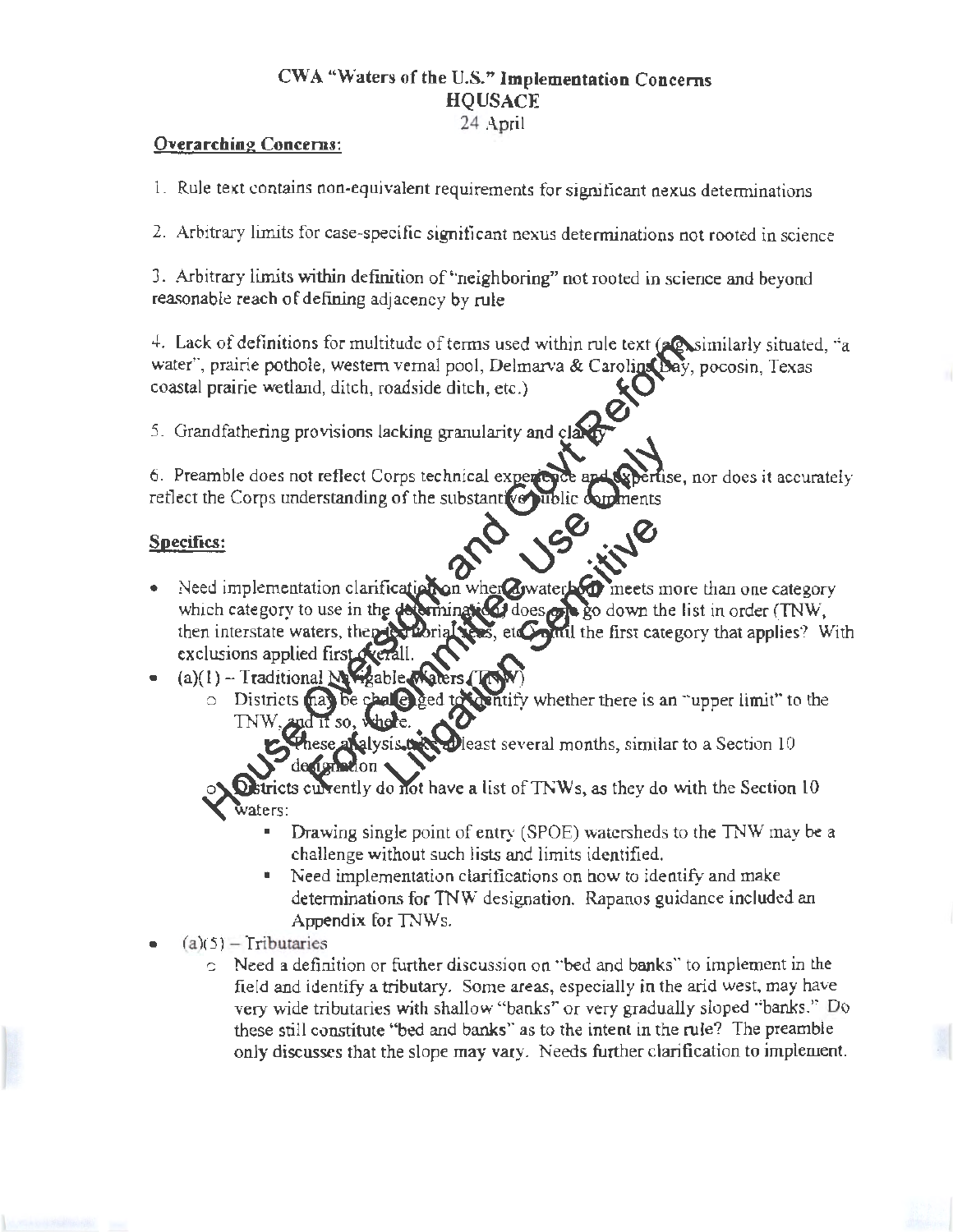- $\circ$  The specific indicators used in the OHWM manual and the term "active channel" need to be related back to the OHWM definition in the rule.
- o l\eed implementation clarification and/or definitions *w* distinguish between excluded erosional features and ephemeral tributaries.
- $\circ$  What constitutes a "break" in a tributary? Is there need to distinguish a tributary upstream of a break but not downstream of a break? The Corps OHWM manuals state that you need to find the tributary both up and downstream of the break.
- $\circ$  How does a regulator or the public know if the two sections of a tributary are part of the same tributary when there is a break separating sections? How does a regulator or the public know they are connected? How far can a break go; any distance limitation'? Ephemeral tributaries out west may hit an alluvial plain and fan out; are these considered "breaks" or do these result in isolation of the streams?<br>
\* (a)(6) - All waters, including wetlands, ponds, lakes, ox bows monoundments, and similar
- water features, adjacent to a water identified in subparagraphs (a)(1) through (5) of this section.
	- $\infty$  Need a definition of "water." It may be hand to disting wish what constitutes a non-wetland adjacent water without a definition of. water." A low depressional area on a farm field that ponds water after a rainstrom for ten days; would that be considered a non-wetland adjacent water? A public? Received many comments on this topic. Should there be a requirement of wetled parameters, hydrology, permanence of water, duration A "delineation manual" for non-wetland waters?
	- established normal farming silvige wire, and anching activities are not adjacent.
		- This could result in large workload increases for those districts in agriculture Colas as relations subject to such activities which are currently agriculture seas as we hands subject to such activities which are curred<br>adjacented rule with now require a case-specific significant nexus<br>determination was reasonably a wetland abutting a perennial tributary determination. The example, a wetland abutting a perennial tributary<br>which was subject to winning activities currently would be considered Odjacent without anywhere analysis; however, such wetland under the draft **Column** rule contained a case-<br>specific significant nexus determination.



specific significant nexus determination.<br>Specific state example: Minnesota has 10.6 million acres of wetlands;  $\sim$  50% of Minnesota's 54 million acres are farmland and an additional  $\sim$  7% are forested wetland of which a large portion is managed in silviculture. The proposed definition may exclude a large amount of those 10.6 million acres of wetlands as adjacent, and would instead require a case-specific significant nexus determination.

- o l\eighboring:
	- The indirect reference to the FEMA floodplain can lead to challenges in the field. Is the ''list"' of floodplains to use in the preamble considered a "hard preference" or a "soft preference" list? In any order? Landowners may want a different version to be used; need implementation clarification on which floodplain and which order to use in adjacency determinations.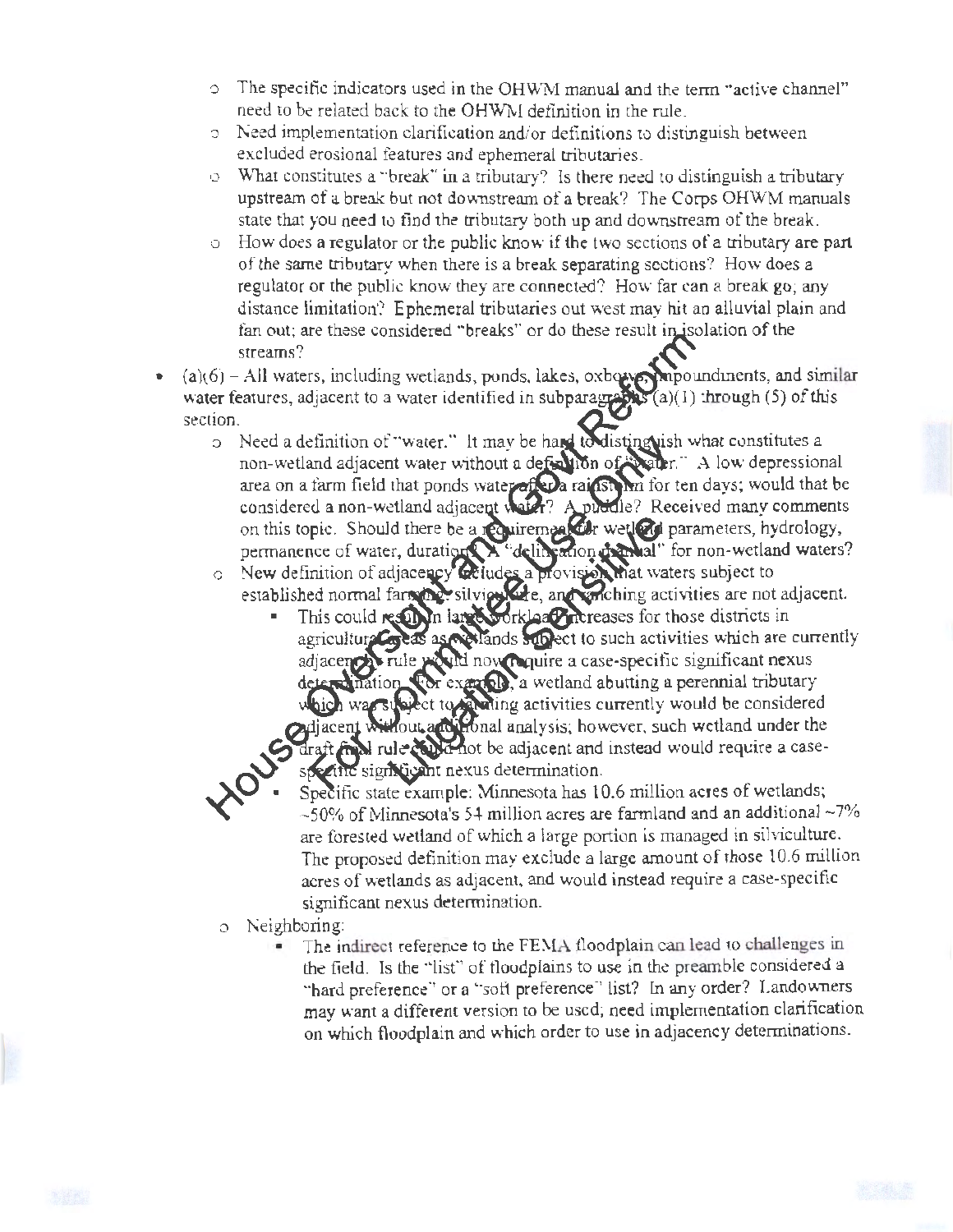- FEMA redraws their floodplains often; which version do we use? Levee Improvement Districts apply for floodplain modifications frequently; almost monthly in some districts.
- Other options for the 100-year floodplain do not match the FEMA floodplain; they serve different purposes. The NRCS soil maps suggested for use do not match the risk assessment that is used by FEMA. HEC-RAS is based on hydrology not flood risk.
- Can vertical and elevation changes be used in determining distance? Deeply incised tributaries with waters on a bluff; would these be considered adjacent?
- How is the distance measured? Remotely via aerial photography? Can't do the distance measurement in the field as it would take into account the elevation profile. Need implementation tools/resources on how to determine distance.
- (a)(7) and (a)(8) – Case-Specific Significant Nexus Deter $\oint$  between
	- $\circ$  How do we identify a prairie pothole, western vez al pool, Texas coastal prairie wetland, Carolina/Delmarva bays, or pocosing Need delineation manuals for these waters or at least a definition of these vaters, test tation characteristics, etc.
	- Single point of entry watershed (SPOE)  $\lambda$  chall the to delineate. There are no readily available maps or tools. The topis used by EPA (NHD, HUC) do NOT delineate SPOE. It needs to be down manually which can be especially challenging in the arid west with very laceborous and in areas of flat topography. Can introduce in misister.
	- *o* Need a mapping tool for districts to extline SCOEs and to potentially use in future determinations. However, SPOR thay change over time with development,<br>climate, etc. Would year to be periodically reviewed if trying to use the same climate, etc. Would Year to be periodically
	- $\circ$  Need guidance of how we dentify similarly situated" waters. How close do they need to be to each other? How heany and which type of functions do they need to
	- o Need Midance on how coldentify all of the "similarly situated" waters in a SPOE ignificant nexus determination. This may be challenging to do .... ~€)1otely. - V
		- Must identify all waters similarly situated in a SPOE using remote tools, aerial photos, NWJ maps. This may not be accurate as to the actual waters and of the same type to be used in significant nexus determination. May be a source for legal or appeal challenges.
	- o Distance limit used in (a)(8) may modify state assumed waters in Michigan and New Jersey. Applicahle Districts will need to work this out with the states.
	- $\circ$  Need guidance on appropriate procedural steps for (a)(7) and (a)(8) waters, as the procedures differ between them.
		- In (a) $(7)$  the "similarly situated" waters are already identified then the SPOE is identified then the significant nexus determination is completed.
		- In  $(a)(8)$  the SPOE is drawn first, then "similarly situated" waters are identified and then the significant nexus determination is completed.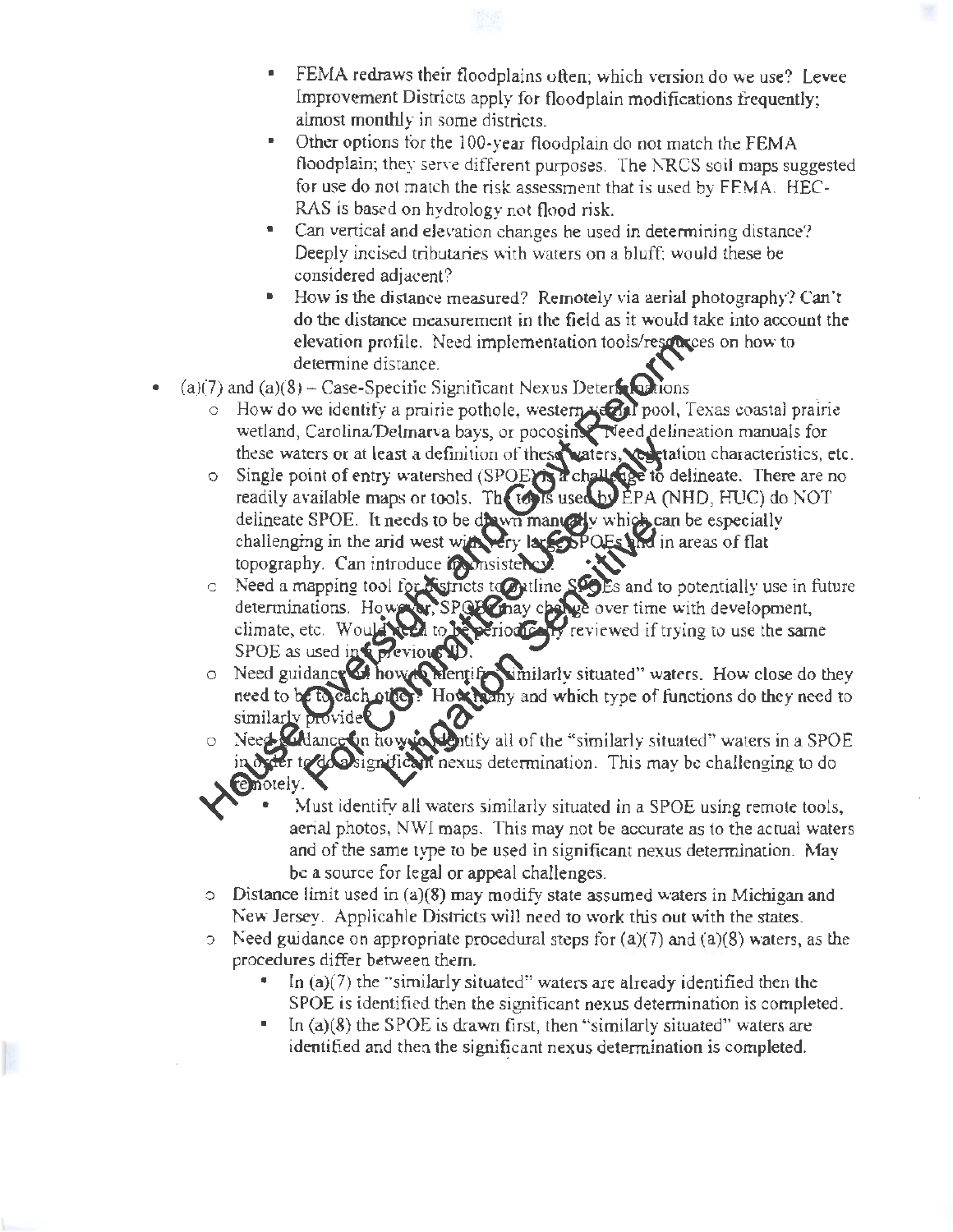- If (a)(6) waters cannot be aggregated with (a)(7) or (a)(8) waters when doing a sig nexus determination, it is logical that first all the (a)(6) waters in the SPOE must be identified in order to "subtract" them out.
	- How can these be identified and upon what technical or scientific basis can these waters be "ignored" when conducting the sig nexus analysis? By what process that is repeatable?
- $\circ$  Significant Nexus -
	- Need specific guidance on significant nexus determination.
	- Must clarify that those functions need to be tied to the  $(a)(1)$  through  $(a)(3)$  waters.
	- Only one of those functions? Needs to be clear that needs to be more than speculative or unsubstantial.
	- Exclusive list; what if other functions are perform **a** cannot use in significant nexus determination?
	- $\bullet$  Courts have made clear that qualitative evidence supporting a significant nexus determination is all that is required. The legal term of significant nexus is not a scientific one and as such should not be made into a metric.
- 
- Exclusions –<br>
o Do we need to map the excluded waters readings and determination? In the determination do we need to "officially exclude those waters/are they part of the approved JD? We do so with "is pated" det onination, currently, but would we need to do so for all of these excluded water? Fore cample, would we need to include in the determination **@** umentation or he other feature, such as a gully or swale?  $~\sqrt{2}~\sqrt{9}$ 
	- o Only approved JDs can be used Chake polyurisdictional determinations. There may be an increase in a prove VD records if landowners understand that these prove **D** re **Des**'s if landowners understand that these features are excluded for the dirst time in rule, especially related to ditches and stormwater mare
	- o May be a challenge to usting the between a ditch and a tributary. Need a definition or clarification or **Co** itch.
	- o What M roads de ditch NM close to the road does it need to be? Does it need to by para Yellothe soad

. Way be a challenge to identify a ditch that is a relocated tributary or excavated in ' $\blacksquare$  a tributary. How far back in history does a regulator need to go? If it can't be determined definitively, who bears the burden of proof'? The landowner or the agency? Need to provide a set of tools/resources that the field can use to make the determination of the history of a ditch.

- $\circ$  Need to distinguish between perennial, intermittent, and ephemeral flow regimes for ditches.
- o Need guidance on what perennial "flow" is; does it mean water is perennially present or that the water is flowing perennially'? What about ditches that temporarily "pond" or "pool"?
- o Does the ditch exclusion extend to the banks of the ditch or does it extend only to the OHWM? What ahout wetlands that may be adjacent or within the ditch? Are these excluded with the ditches or if they meet the tenns of adjacency (to a